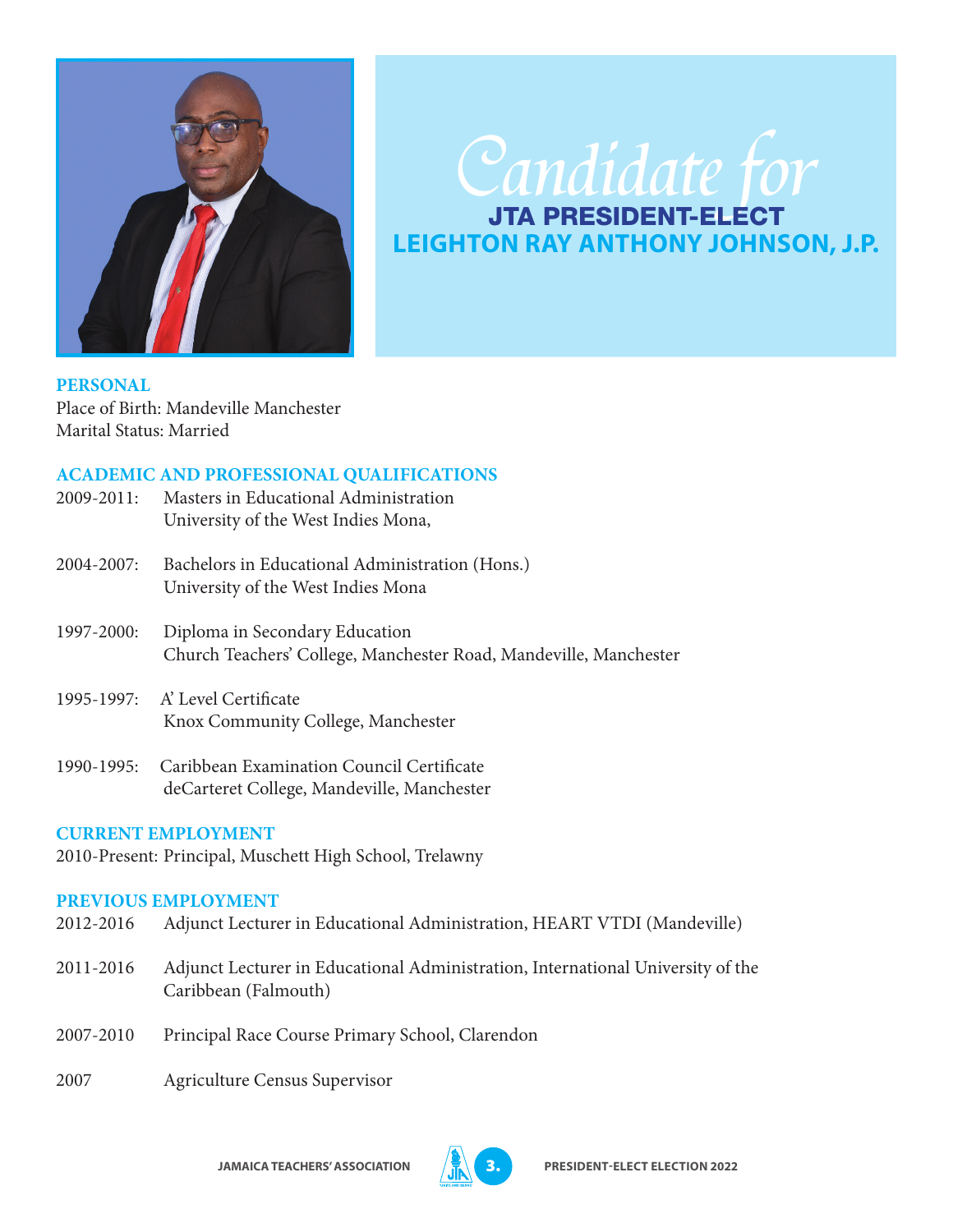| 2001 May – Oct. 2001  | Nazareth All Age School              |
|-----------------------|--------------------------------------|
| 2001 Jan. – Apr. 2001 | Bethany All Age, Manchester          |
| 2000 Nov. – Dec. 2000 | Craighead All Age School, Manchester |

### **JTA INVOLVEMENT**

| 2021-2022 | President, Trelawny Parish Association                |
|-----------|-------------------------------------------------------|
| 2021-2022 | Member, General Council                               |
| 2021-2022 | Member, Central Executive                             |
| 2021-2022 | Member Study Circle Committee                         |
| 2021-2022 | Member Resolutions Committee                          |
| 2020-2021 | President Elect, Trelawny Parish Association          |
| 2008-2009 | Member, Clarendon Parish Association Executive        |
| 2007      | President of Manchester Parish Association            |
| 2005-2007 | President, North West Manchester District Association |
| 2004-2007 | Member, General Council                               |
| 2004      | Member, National Membership Committee                 |
| 2003-2005 | Assistant Secretary, Manchester Parish Association    |
| 2002-2005 | Secretary, North West Manchester District Association |

## **OTHER INVOLVEMENT (Electoral Commission of Jamaica)**

- Election Day Supervisor September 5, 2020 (Manchester North Eastern)
- Election Day Supervisor Local Government Election (Manchester North Eastern)
- Election Day Supervisor in the 2007 General Elections (Manchester North Eastern)
- Poll Clerk (Manchester North Eastern)
- Presiding Officer (Manchester North Eastern)
- Door to Door verifier in the National Identification Card process (Manchester North Eastern)

## **POSITIONS HELD**

- 2021-Present Board Chair, Adelphi Primary School
- 2021-Present Returning Officer, Manchester North Eastern
- 2017-Present Chairman, Region 3 Secondary School Leaders Association
- 2016-Present Member, St Luke's Sanguinetti Church Committee
- 2015-Present Chairman, Quality Education Circle 28, Region 3 Ministry of Education
- 2014-Present Board Chairman, Immanuel Success Prep. and Kindergarten
- 2011-2014 Former Executive Member, Wakefield Peace Management Initiative
- 2008 Vice President, Race Course Community Council
- 2005 Youth Leader, Clarendon Area Council

#### **VOLUNTEERISM**

- 2017-2019 Synod Representative St Luke's Sanguinetti
- 2016-Present Member of the Education and Youth Board Diocese of Jamaica and the Cayman Island
- 2011-2015 Volunteer, Granville Place of Safety for Girls
- 2011-2013 Member Wakefield Peace Management Initiative

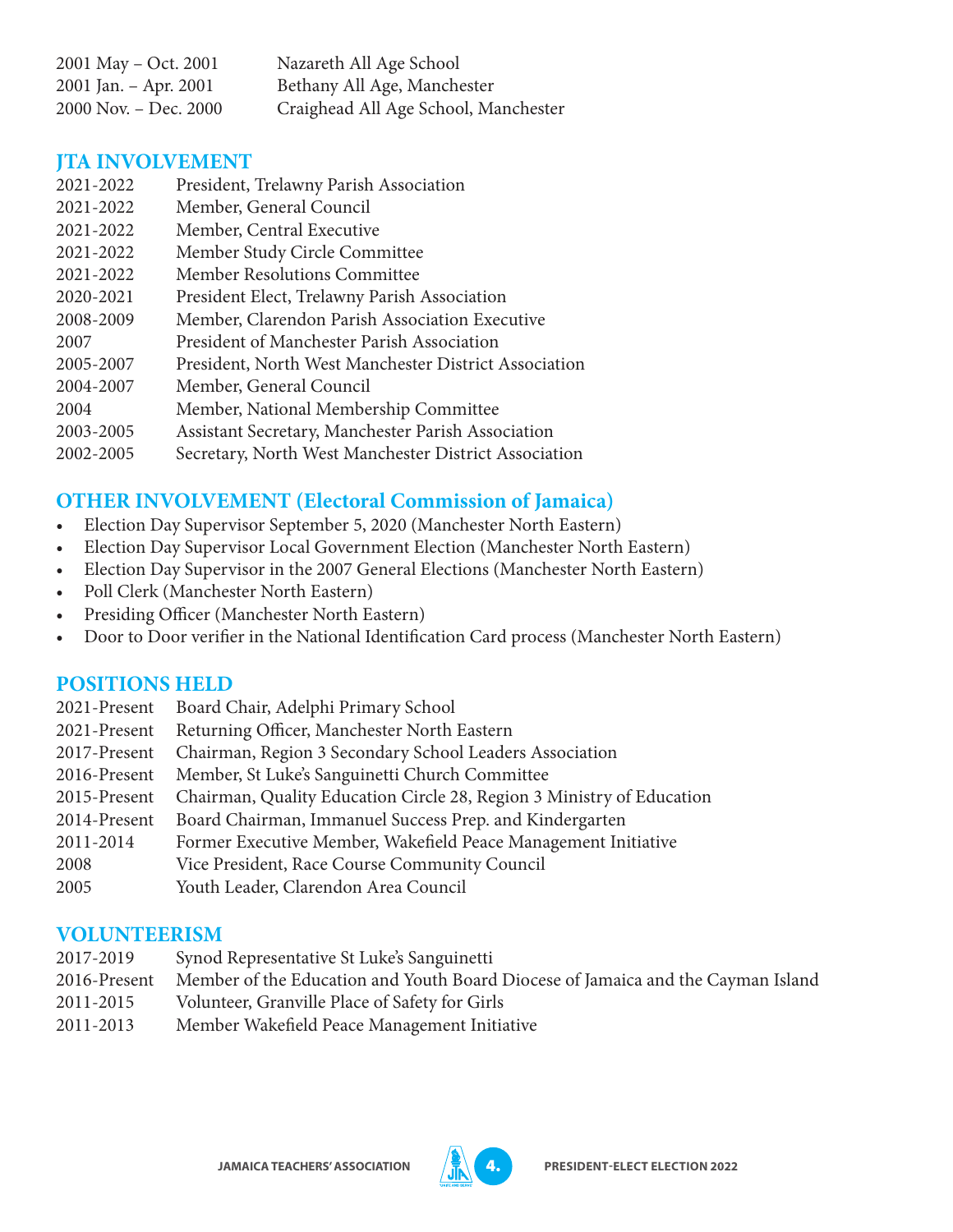Currently Lay Reader St Luke's Anglican Sanguinetti Frankfield Cure and The Falmouth Cure Member, Rotary Club of Falmouth

## **AWARDS**

| 2021      | LASCO Principal of the Year                                         |
|-----------|---------------------------------------------------------------------|
| 2021      | Jamaica Teaching Council Excellent Teacher Award                    |
| 2017      | Carlong Publishers/Ministry of Education Excellent Teacher Awards   |
| 2015      | R.C. Tavares Award for Service to the Jamaica Teachers' Association |
| 2014-2015 | Jamaica Teaching Council Excellent Teacher Award                    |
| 2014      | LASCO Principal of the Year finalist                                |
| 2009      | JTA Young Leader certificate                                        |
| 2008      | JTA Outstanding Parish President (Manchester Parish Association)    |
| 2000      | Church Teachers' College, Contribution to music                     |

## **GOALS IF ELECTED PRESIDENT**

- 1 To negotiate with the government to ensure that the teachers are brought back to at least 80% of market and to present proposals for additional benefits to teachers in the form of stocks and bonds as well a scholarships within the compensation review process
- 2 to advocate for the establishment of a schedule within the compensation review process to have teachers brought back to at least 80% of market if inflation causes teachers' salary to fall below the 80% bench mark every 3 years
- 3 Institute a think-tank comprising of experts from all levels within teaching profession to:
	- conceptualize and articulate positions aimed at improving education
	- monitor the implementation of the agreed recommendations from the various reports on education (Education task force 2004, Orlando Patterson 2021)
	- Present alternate positions and proposals to government policies in education and on other matters relating to education.
	- Identify opportunities for retooling and up-skilling for educators
- 4 To monitor closely the implementation of rights negotiated for and agreed to in previous negotiations (laptops for teachers, the payment of Police Records and Food Handlers Permits for Early Childhood Teachers, cluster based Guidance Counsellors for primary schools, Care Givers within the Early Childhood Institutions to reflect the 10 to 1 ratio)
- 5 Monitor the MyHR Plus system in the Ministry of Education to ensure that:
	- Teachers are paid within two months of satisfying the Ministry's requirements for upgrading
	- All teachers who go into retirement must start receiving pension payments no later than three months after receiving the last salary